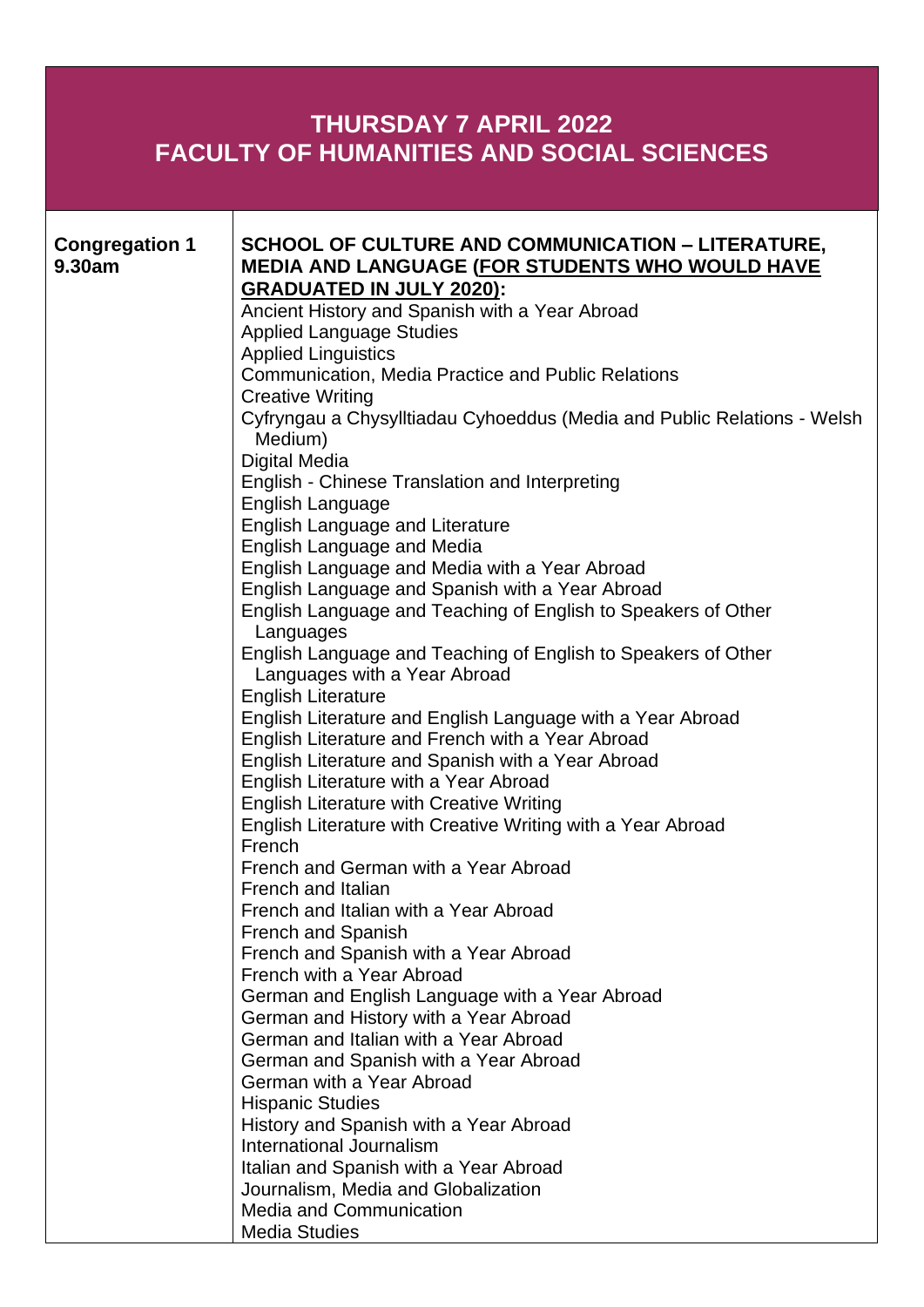Media Studies and English Literature Media Studies and French with a Year Abroad Media Studies and Spanish with a Year Abroad Media Studies and Welsh Modern Languages (three languages) with a Year Abroad Modern Languages, Translation and Interpreting Modern Languages, Translation and Interpreting with a Year Abroad Politics and English Literature Public Relations and Media Spanish Spanish with a Year Abroad Teaching English to Speakers of Other Languages **Translation** Translation and Interpreting Translation and Interpreting (Extended) Welsh

## **SCHOOL OF CULTURE AND COMMUNICATION – HISTORY, HERITAGE AND CLASSICS:**

American Studies American Studies and English Literature with a Year Abroad American Studies and Geography with a Year Abroad American Studies and History American Studies and History with a Year Abroad American Studies and Politics with a Year Abroad American Studies with a Year Abroad Ancient and Medieval History Ancient Egyptian Culture Ancient History Ancient History and Classical Culture Ancient History and English Literature Ancient History and History Ancient History and History with a Year Abroad Ancient History and Medieval Studies Ancient Narrative Literature Classical Civilisation Classical Civilisation and Medieval Studies Classics **Egyptology** Egyptology and Ancient History Egyptology and Classical Civilisation English Literature and History English Literature and History with a Year Abroad English Literature and Medieval Studies Historical Research and Public History **History** History and Medieval Studies History and Politics History and Politics with a Year Abroad History with a Year Abroad Medieval Studies Modern History Public History & Heritage War and Society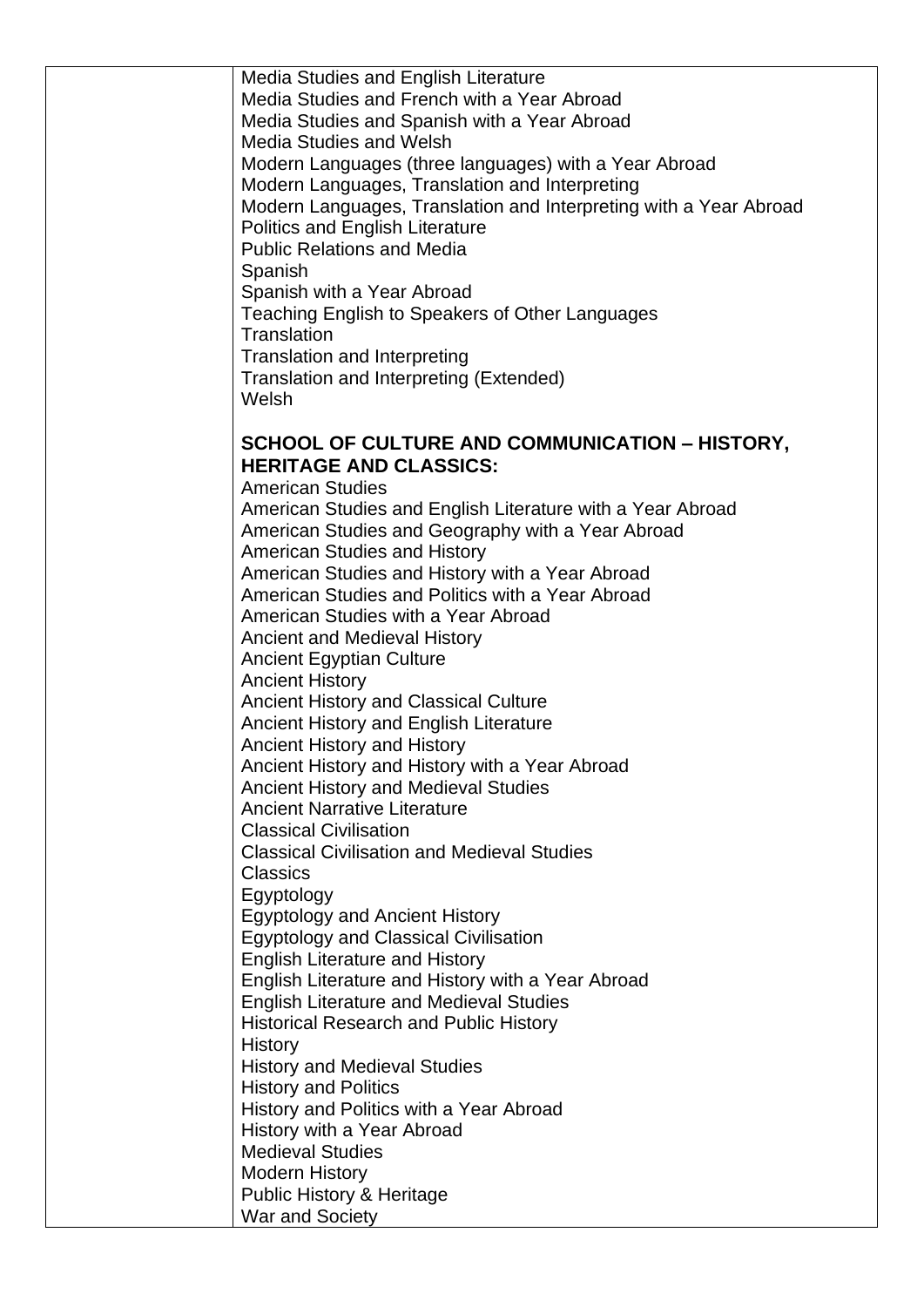| <b>Congregation 2</b> | <b>SCHOOL OF CULTURE AND COMMUNICATION - LITERATURE, MEDIA</b>                                           |
|-----------------------|----------------------------------------------------------------------------------------------------------|
| 1.30pm                | AND LANGUAGE (FOR STUDENTS WHO WOULD HAVE GRADUATED                                                      |
|                       | IN DECEMBER 2020):                                                                                       |
|                       | Chinese-English Translation and Language Teaching                                                        |
|                       | <b>Communication, Media Practice and Public Relations</b>                                                |
|                       | <b>Creative Writing</b>                                                                                  |
|                       | <b>Creative Writing (Extended)</b>                                                                       |
|                       | <b>Digital Media</b>                                                                                     |
|                       | <b>English Literature</b>                                                                                |
|                       | International Journalism                                                                                 |
|                       | Journalism, Media and Globalization                                                                      |
|                       | <b>Professional Translation</b>                                                                          |
|                       | Teaching English to Speakers of Other Languages                                                          |
|                       | Translation                                                                                              |
|                       | <b>Translation and Interpreting</b>                                                                      |
|                       | Translation and Interpreting - Extended                                                                  |
|                       | Welsh                                                                                                    |
|                       |                                                                                                          |
|                       | <b>SCHOOL OF MANAGEMENT:</b>                                                                             |
|                       | Accounting<br><b>Accounting and Finance</b>                                                              |
|                       | Accounting and Finance with a Year Abroad                                                                |
|                       | Accounting and Finance with a Year in Industry                                                           |
|                       | <b>Applied Business Management</b>                                                                       |
|                       | <b>Business Management</b>                                                                               |
|                       | <b>Business Management (Business Analytics)</b>                                                          |
|                       | Business Management (Business Analytics) with a Year in Industry                                         |
|                       | <b>Business Management (e-Business)</b>                                                                  |
|                       | Business Management (e-Business) with a Year Abroad                                                      |
|                       | <b>Business Management (Entrepreneurship)</b>                                                            |
|                       | Business Management (Entrepreneurship) with a Year Abroad                                                |
|                       | Business Management (Entrepreneurship) with a Year in Industry                                           |
|                       | <b>Business Management (Finance)</b>                                                                     |
|                       | Business Management (Finance) with a Year Abroad                                                         |
|                       | Business Management (Finance) with a Year in Industry                                                    |
|                       | Business Management (Human Resource Management)                                                          |
|                       | Business Management (Human Resource Management) with a Year in                                           |
|                       | Industry                                                                                                 |
|                       | <b>Business Management (Management Consulting)</b>                                                       |
|                       | Business Management (Management Consulting) with a Year Abroad<br><b>Business Management (Marketing)</b> |
|                       | Business Management (Marketing) with a Year Abroad                                                       |
|                       | Business Management (Marketing) with a Year in Industry                                                  |
|                       | Business Management (Operations and Supply Management)                                                   |
|                       | <b>Business Management (Tourism)</b>                                                                     |
|                       | Business Management with a Year Abroad                                                                   |
|                       | Business Management with a Year in Industry                                                              |
|                       | <b>Business Studies</b>                                                                                  |
|                       | Finance                                                                                                  |
|                       | <b>Finance and Big Data Analytics</b>                                                                    |
|                       | <b>Financial Management</b>                                                                              |
|                       | <b>International Banking and Finance</b>                                                                 |
|                       | <b>Investment Management</b>                                                                             |
|                       | Management                                                                                               |